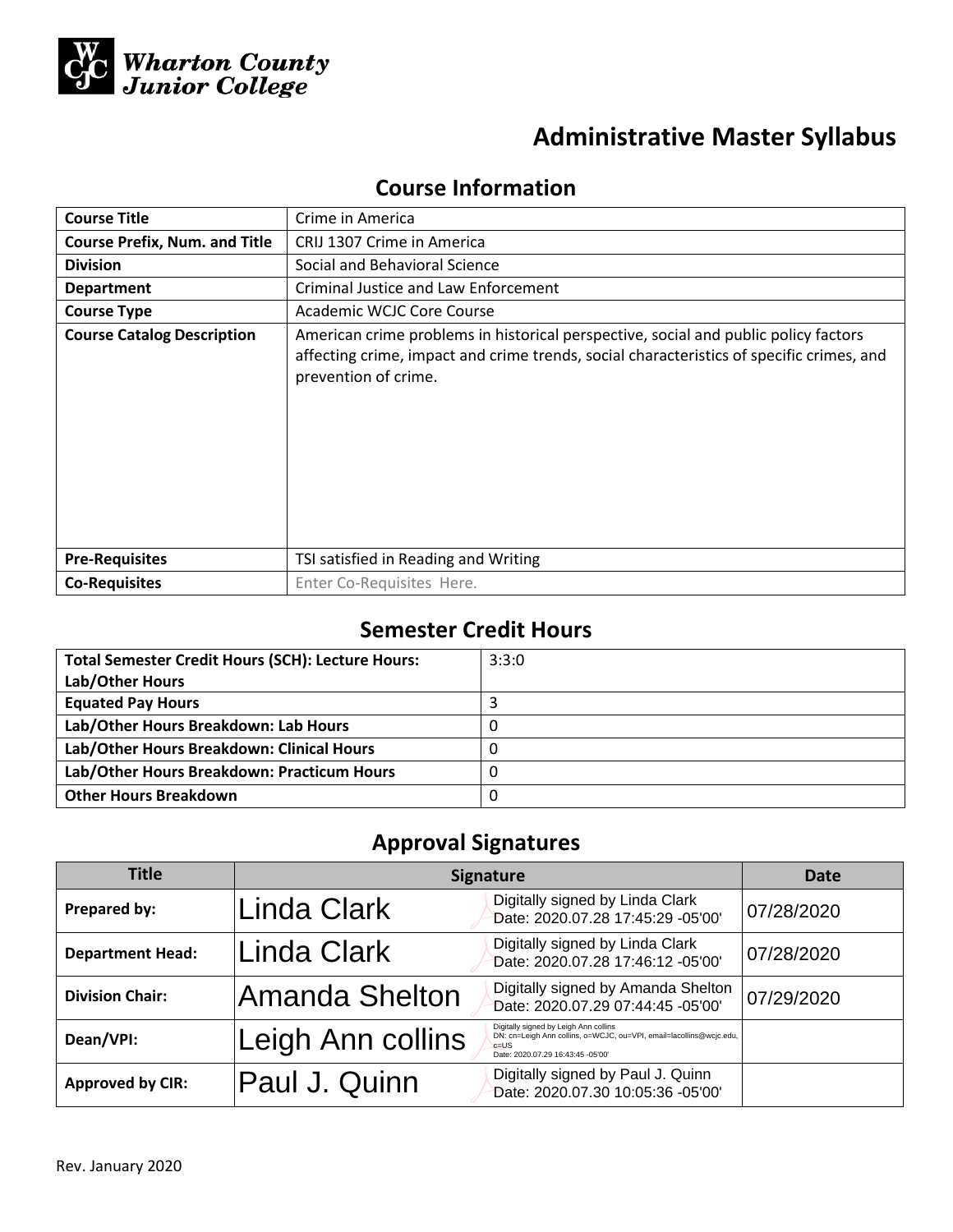

# **Additional Course Information**

**Topical Outline:** Each offering of this course must include the following topics (be sure to include information regarding lab, practicum, and clinical or other non-lecture instruction).

- A. Expansive nature of the study of criminology
- B. Measuring Crime and Criminal Behavior
- C. Historical perspectives relevant to the study of criminology
- D. Psychological and Biological explanations
- E. Strain and Cultural Deviance Theories
- F. Subcultures
- G. Social Control Theory
- H. Labeling, Conflict, and Radical Theories
- I. Environmental Theory
- J. Violent Crime
- K. Property Crime
- L. White-Collar and Corporate Crime
- M. Public Order Crime
- N. International and Comparative Criminology

#### **Course Learning Outcomes:**

#### **Learning Outcomes – Upon successful completion of this course, students will:**

- 1. Evaluate the importance of the study of criminology in today's society.
- 2. Measure crime and interpret criminal behavior patterns
- 3. Compare the relationship between perpetrators and victims and between crime and criminal behavior

4. Express integration of theories, historical data, crime categories, criminal justice and social response to crime and criminal behavior orally, visually and in writing

5. Utilize comparative criminology information

6. Evaluate varied schools of thought regarding criminal behavior and crime using an historical perspective incorporating rational choice, biological, psychological and sociological theories

7. Assess crime classification into violent/personal crimes, property crime, organizational criminality, and public order crimes including drug/alcohol and sex-related crimes

8. Describe the components and operational dynamics of the criminal justice system and its handling of crime and criminal behavior and compare the criminal justice response

#### **Methods of Assessment:**

- 1. Tests and quizzes; discussions; paper; homework.
- 2. Tests and quizzes; discussions; paper; homework.
- 3. Tests and quizzes; discussions; paper; homework.
- 4. Tests and quizzes; discussions; paper; homework.
- 5. Paper; homework.
- 6. Tests and quizzes; discussions; paper; homework.
- 7. Tests and quizzes; discussions; paper; homework.
- 8. Tests and quizzes; discussions; paper; homework.

### **Required text(s), optional text(s) and/or materials to be supplied by the student:**

*Criminology: The Core* Larry J. Siegel, most current edition.

Rev. January 2020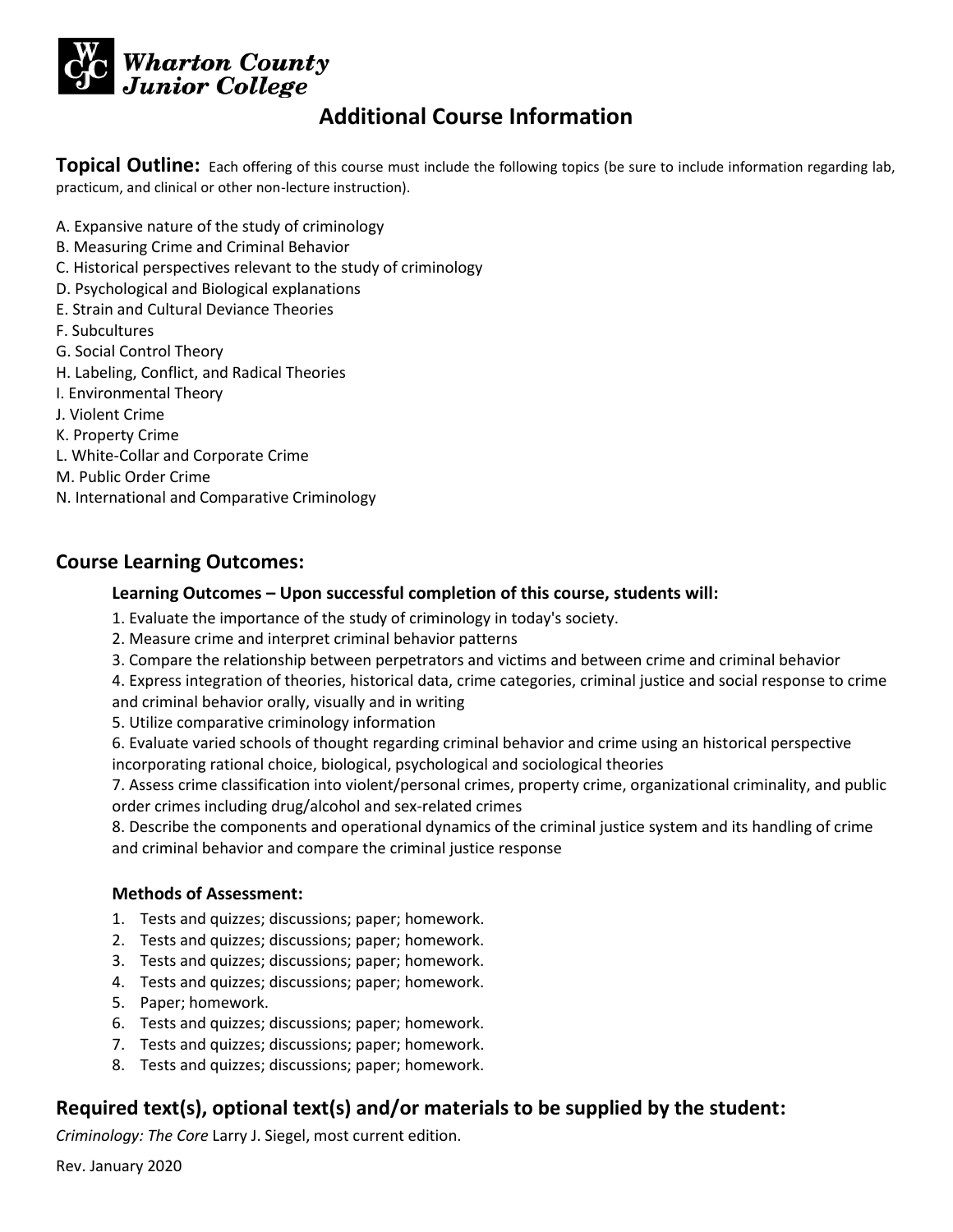

**Suggested Course Maximum:** 

35

## **List any specific or physical requirements beyond a typical classroom required to teach the**

#### **course.**

None

**Course Requirements/Grading System:** Describe any course specific requirements such as research papers or reading assignments and the generalized grading format for the course.

90-100 A 80-89 B 70-79 C 0-69 F

Tests 35-55% of grade Quizzes 10-20% of grade Discussions 10-20% of grade Attendance 5-10% of grade Paper 20-30% of grade

#### **Curriculum Checklist:**

☐**Administrative General Education Course** (from ACGM, but not in WCJC Core) – No additional documents needed.

☒**Administrative WCJC Core Course**. Attach the Core Curriculum Review Forms

☒Critical Thinking

☒Communication

 $\boxtimes$ Empirical & Quantitative Skills

☐Teamwork

☒Social Responsibility

☐Personal Responsibility

☐**WECM Course** -If needed, revise the Program SCANS Matrix and Competencies Checklist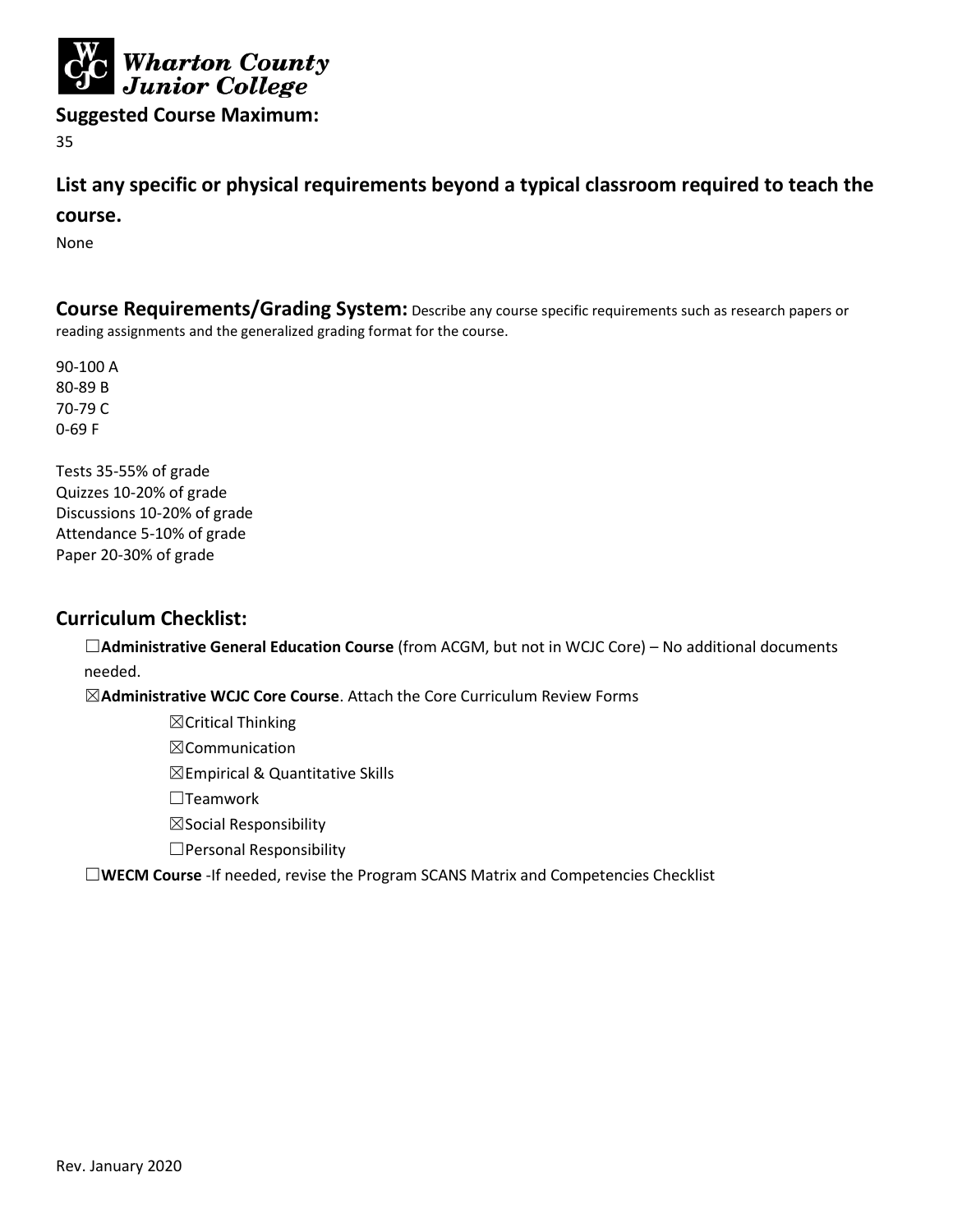

**Foundational Component Area:** Core 080: Social & Behavioral Sciences

## **Course Prefix & Suffix:** CRIJ 1307

## **Core Objective:**

**Critical Thinking Skills**—to include creative thinking, innovation, inquiry, and analysis, evaluation and synthesis of information

# **Student Learning Outcome Supporting Core Objective***:*

| <b>SLO Status</b> | <b>Student Learning</b><br><b>Outcome (SLO)</b> | <b>Learning Activity</b>               | <b>Assessment</b>               |
|-------------------|-------------------------------------------------|----------------------------------------|---------------------------------|
| Created by        | Evaluate the                                    | Answering knowledge and                | Tests and quizzes; discussions. |
| Department        | importance of the                               | analysis questions                     | Paper; homework.                |
|                   | study of criminology                            |                                        |                                 |
|                   | in today's society.                             | Research/writing analysis of           |                                 |
|                   |                                                 | data and prior analysis by             |                                 |
|                   |                                                 | experts.                               |                                 |
| Created by        | Measure crime and                               | Answering knowledge and                | Tests and quizzes; discussions. |
| Department        | interpret criminal                              | analysis questions                     | Paper; homework.                |
|                   | behavior patterns.                              |                                        |                                 |
|                   |                                                 | Research/writing analysis of           |                                 |
|                   |                                                 | data and prior analysis by             |                                 |
|                   |                                                 | experts.                               |                                 |
| Created by        | Compare the                                     | Answering knowledge and                | Tests and quizzes; discussions. |
| Department        | relationship between                            | analysis questions                     | Paper; homework.                |
|                   | perpetrators and<br>victims and between         |                                        |                                 |
|                   | crime and criminal                              | Research/writing analysis of           |                                 |
|                   | behavior                                        | data and prior analysis by<br>experts. |                                 |
| Created by        | Utilize comparative                             | Answering knowledge and                | Paper; homework.                |
| Department        | criminology                                     | analysis questions                     |                                 |
|                   | information                                     |                                        |                                 |
|                   |                                                 | Research/writing analysis of           |                                 |
|                   |                                                 | data and prior analysis by             |                                 |
|                   |                                                 | experts.                               |                                 |
| Created by        | Evaluate varied                                 | Answering knowledge and                | Tests and quizzes; discussions. |
| Department        | schools of thought                              | analysis questions                     | Paper; homework.                |
|                   | regarding criminal                              |                                        |                                 |
|                   | behavior and crime                              |                                        |                                 |
|                   | using an historical                             |                                        |                                 |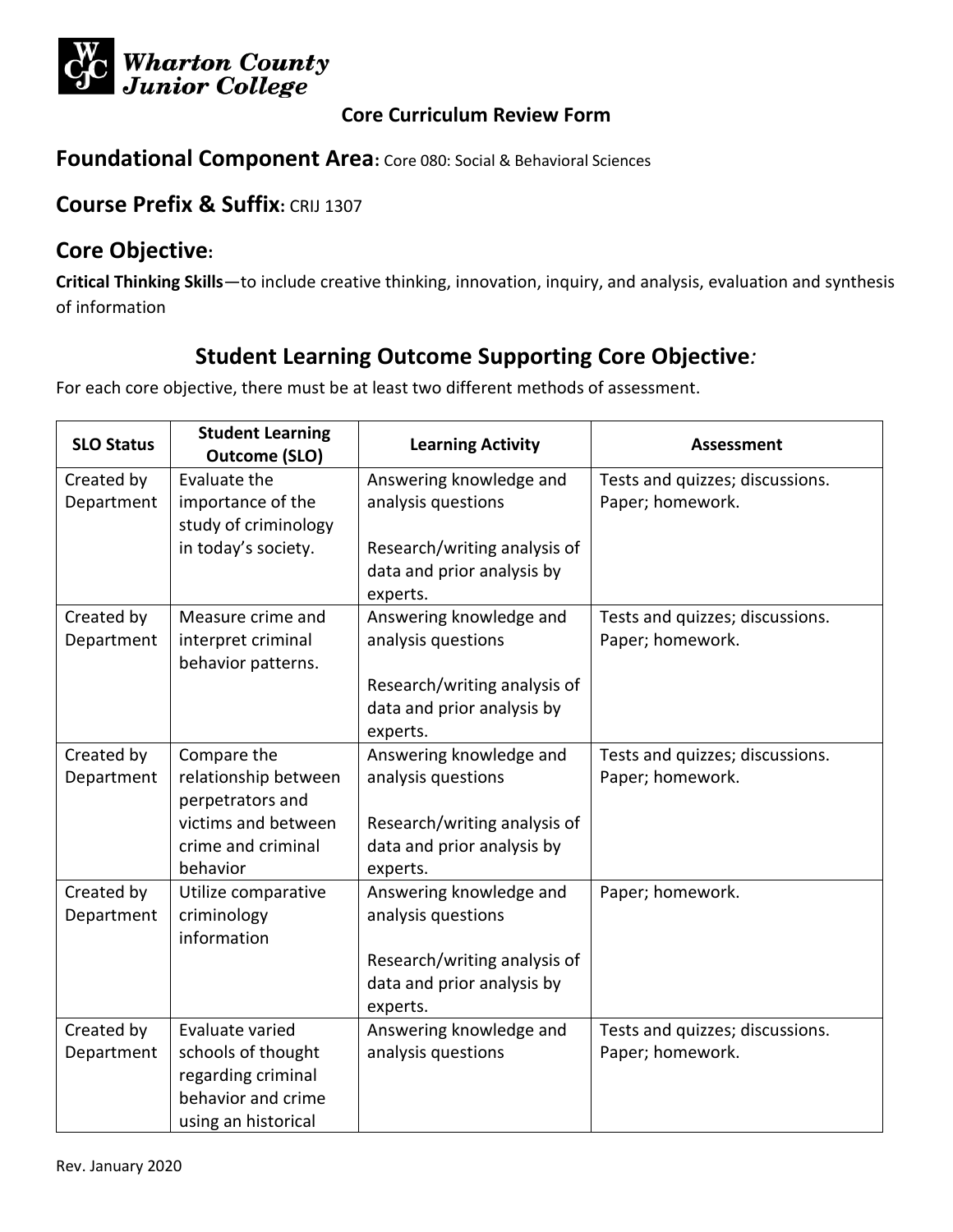

|                          | perspective<br>incorporating rational<br>choice, biological,<br>psychological and<br>sociological theories                                                                                           | Research/writing analysis of<br>data and prior analysis by<br>experts.                                                  |                                                     |
|--------------------------|------------------------------------------------------------------------------------------------------------------------------------------------------------------------------------------------------|-------------------------------------------------------------------------------------------------------------------------|-----------------------------------------------------|
| Created by<br>Department | Assess crime<br>classification into<br>violent/personal<br>crimes, property<br>crime, organizational<br>criminality, and public<br>order crimes including<br>drug/alcohol and sex-<br>related crimes | Answering knowledge and<br>analysis questions<br>Research/writing analysis of<br>data and prior analysis by<br>experts. | Tests and quizzes; discussions.<br>Paper; homework. |
| Created by<br>Department | Describe the<br>components and<br>operational dynamics<br>of the criminal justice<br>system and its<br>handling of crime and<br>criminal behavior and<br>compare he criminal<br>justice response     | Answering knowledge and<br>analysis questions<br>Research/writing analysis of<br>data and prior analysis by<br>experts. | Tests and quizzes; discussions.<br>Paper; homework. |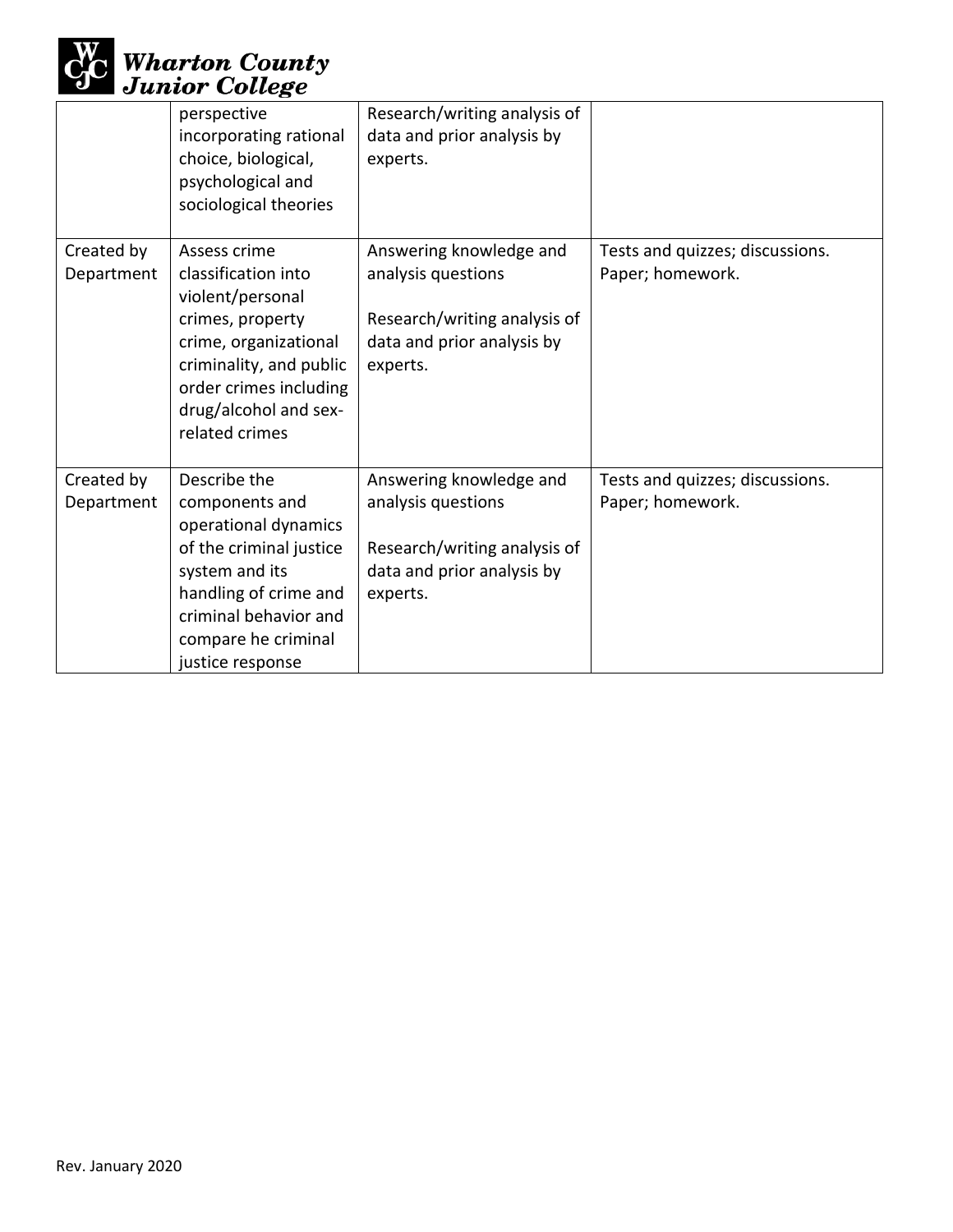

**Foundational Component Area:** Core 080: Social & Behavioral Sciences

## **Course Prefix & Suffix:** CRIJ 1307

## **Core Objective:**

**Communication Skills**—to include effective development, interpretation and expression of ideas through written, oral and visual communication

# **Student Learning Outcome Supporting Core Objective***:*

| <b>SLO Status</b> | <b>Student Learning</b><br><b>Outcome (SLO)</b> | <b>Learning Activity</b>     | Assessment                    |
|-------------------|-------------------------------------------------|------------------------------|-------------------------------|
| Created by        | Express integration of                          | Research/writing analysis of | Paper, homework, discussions, |
| Department        | theories, historical                            | data and prior analysis by   | tests, quizzes.               |
|                   | data, crime                                     | experts.                     |                               |
|                   | categories, criminal                            |                              |                               |
|                   | justice and social                              | Oral/written response to     |                               |
|                   | response to crime and                           | knowledge and analysis       |                               |
|                   | criminal behavior                               | questions. Answering         |                               |
|                   | orally, visually and in                         | knowledge and analysis       |                               |
|                   | writing                                         | questions.                   |                               |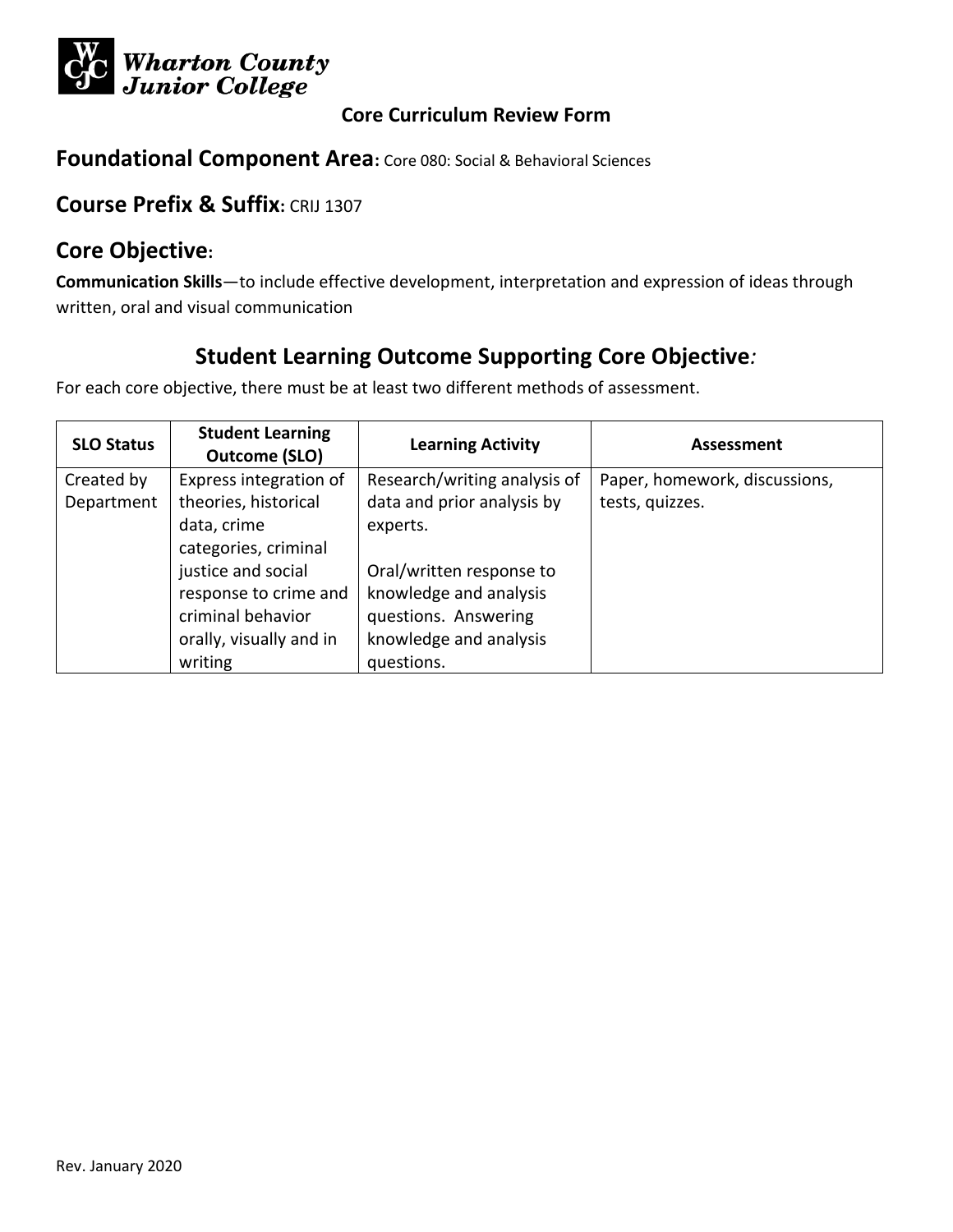

**Foundational Component Area:** Core 080: Social & Behavioral Sciences

## **Course Prefix & Suffix:** CRIJ 1307

## **Core Objective:**

**Empirical and Quantitative Skills**—to include the manipulation and analysis of numerical data or observable facts resulting in informed conclusions

# **Student Learning Outcome Supporting Core Objective***:*

| <b>SLO Status</b>        | <b>Student Learning</b><br>Outcome (SLO)                     | <b>Learning Activity</b>                                                                                                 | Assessment                                          |
|--------------------------|--------------------------------------------------------------|--------------------------------------------------------------------------------------------------------------------------|-----------------------------------------------------|
| Created by<br>Department | Measure crime and<br>interpret criminal<br>behavior patterns | Research/writing analysis of<br>data and prior analysis by<br>experts.<br>Answering knowledge and<br>analysis questions. | Paper; homework.<br>Tests and quizzes; discussions. |
| Created by<br>Department | Utilize comparative<br>criminology<br>information            | Research/writing analysis of<br>data and prior analysis of<br>experts.                                                   | Paper; homework.                                    |